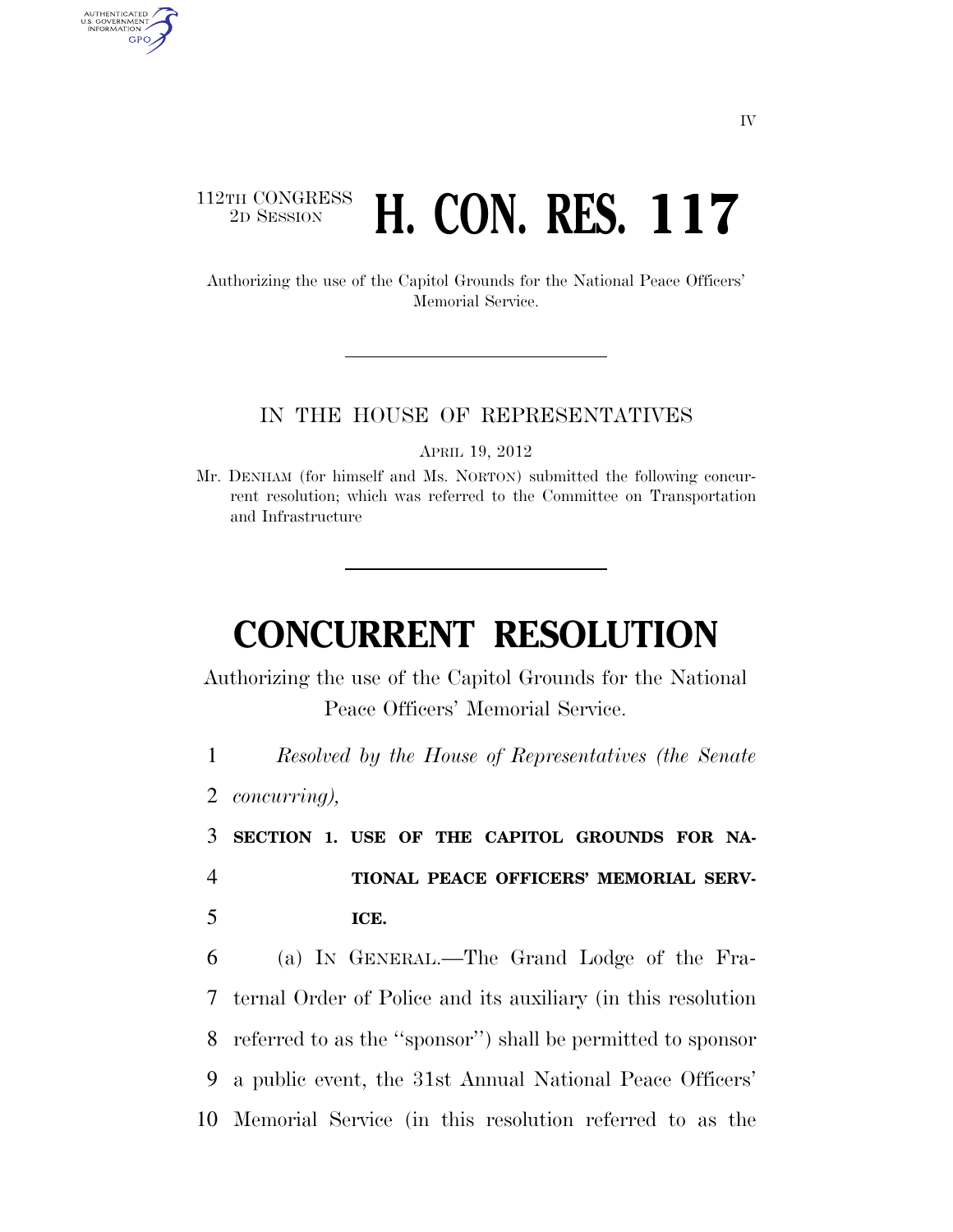''event''), on the Capitol Grounds, in order to honor the law enforcement officers who died in the line of duty dur-ing 2011.

 (b) DATE OF EVENT.—The event shall be held on May 15, 2012, or on such other date as the Speaker of the House of Representatives and the Committee on Rules and Administration of the Senate jointly designate.

#### **SEC. 2. TERMS AND CONDITIONS.**

 (a) IN GENERAL.—Under conditions to be prescribed by the Architect of the Capitol and the Capitol Police Board, the event shall be—

 (1) free of admission charge and open to the public; and

 (2) arranged not to interfere with the needs of Congress.

 (b) EXPENSES AND LIABILITIES.—The sponsor shall assume full responsibility for all expenses and liabilities incident to all activities associated with the event.

#### **SEC. 3. EVENT PREPARATIONS.**

 Subject to the approval of the Architect of the Cap- itol, the sponsor is authorized to erect upon the Capitol Grounds such stage, sound amplification devices, and other related structures and equipment, as may be re-quired for the event.